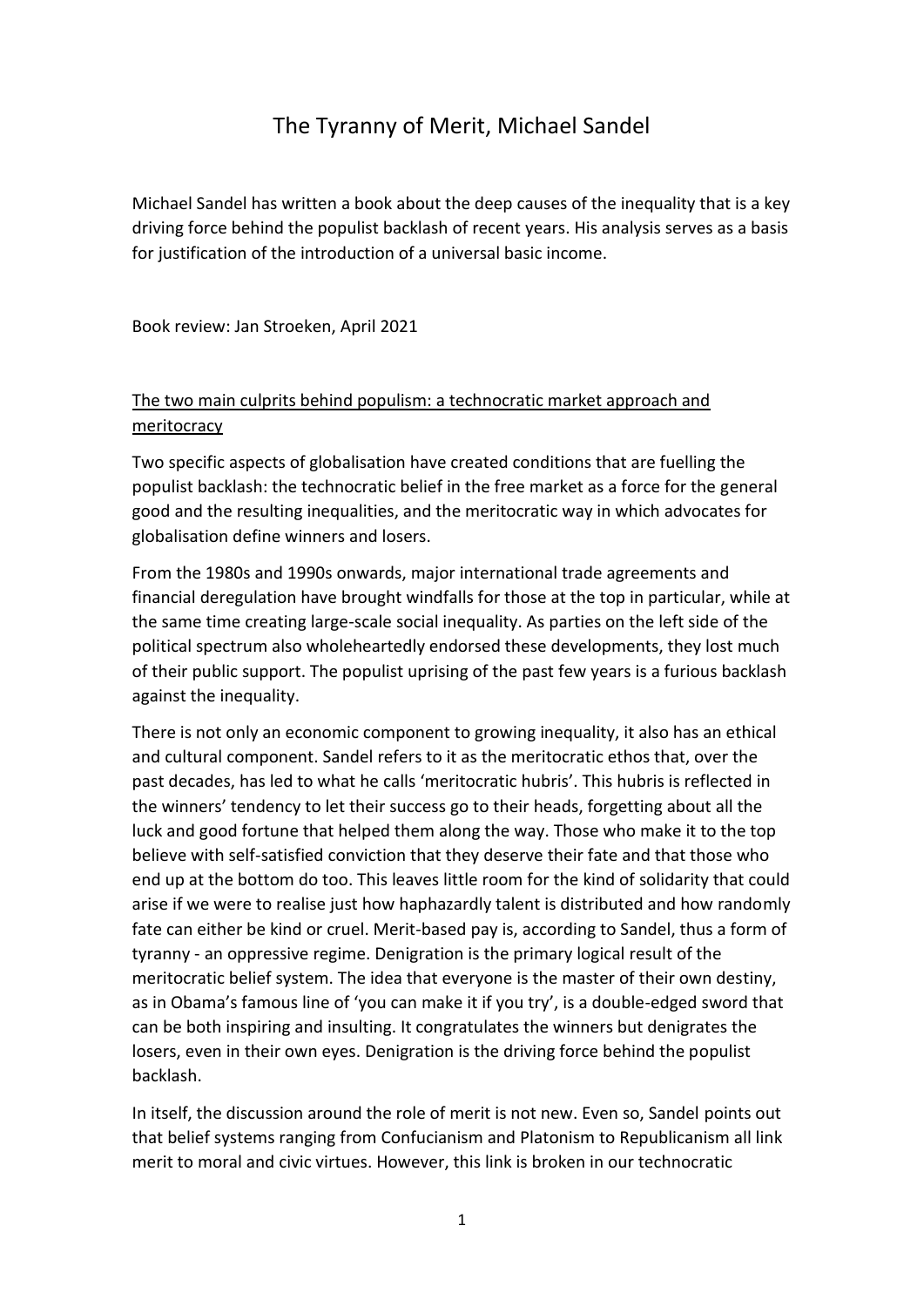version of meritocracy. In Chapter 2, Sandel goes into great detail when he describes the religious background to the role of merit. Ultimately, many of the debates of yesteryear revolved around the importance of reaching salvation, either through merit or otherwise. Today, merit is about success and worldly riches. Success is then not a matter of luck or mercy, but rather something to which we are entitled on account of the effort we put into our pursuits. And those who are successful are rarely content with the fact that fate was kind to them. They also want to know that they are entitled to the success and 'deserve' it, and most of all that they deserve it more than others. This is, in Sandel's view, the core of the meritocratic ethos.

#### The rhetoric of rising and 'credentialism'

There is also a flip side to this meritocratic way of thinking: Sandel: *The more we view ourselves as self-made and self-sufficient, the less likely we are to care for the fate of those less fortunate than ourselves. If my success is my own doing, their failure must be their fault*. Obviously, this mindset undermines the sense of solidarity. One of the domains where it has manifested itself is the political domain, where the emphasis is increasingly on individual responsibility in reining in the welfare state. Social security benefits are a prime example of that. This meritocratic ethos also led to a 'rhetoric of rising': *If barriers to achievement could be dismantled, then everyone would have an equal chance to succeed; regardless of race or class or gender, people could rise as far as their talent and effort would take them. And if opportunities were truly equal, those who rose the highest could be said to deserve their success and the rewards it brings*. The word 'merit' also started to dominate our language. In the US, the idea of 'you've earned it' became a fixture in presidential discourse, especially Obama's. Trump put an end to this meritocratic project. Like politicians in many other countries, he rode the wave of the populist revolt against the meritocratic elites. Sandel argues that it was not meritocracy as such that was rejected, but rather the fact that it represented the dominant social order. The meritocratic elites had subjected to the discipline of this social order and accepted the strict judgement of their merit, and they wanted others to do the same. When inequality has spiralled out of control and social mobility has stalled, incessantly repeating the mantra that we are responsible for our own fate and that we get what we deserve not only erodes people's sense of solidarity, it is also plain demoralising for those who have been unable to keep up with globalisation.

Sandel subsequently devotes an entire chapter to a concept that he calls 'credentialism', i.e. discrimination based on educational attainment, the widely peddled belief that earning a university degree is the surest route to a respectable job and a dignified life. This idea devalues labour and downgrades those who do not have a diploma. Over the past few decades, getting more people into education was policy goal number one in many countries. Increasing globalisation was accepted as a given and education was seen as the best way to push back inequality. The question is whether it is. The focus on education deflected attention away from what was actually happening in our real-life economy, the major power shift on the back of the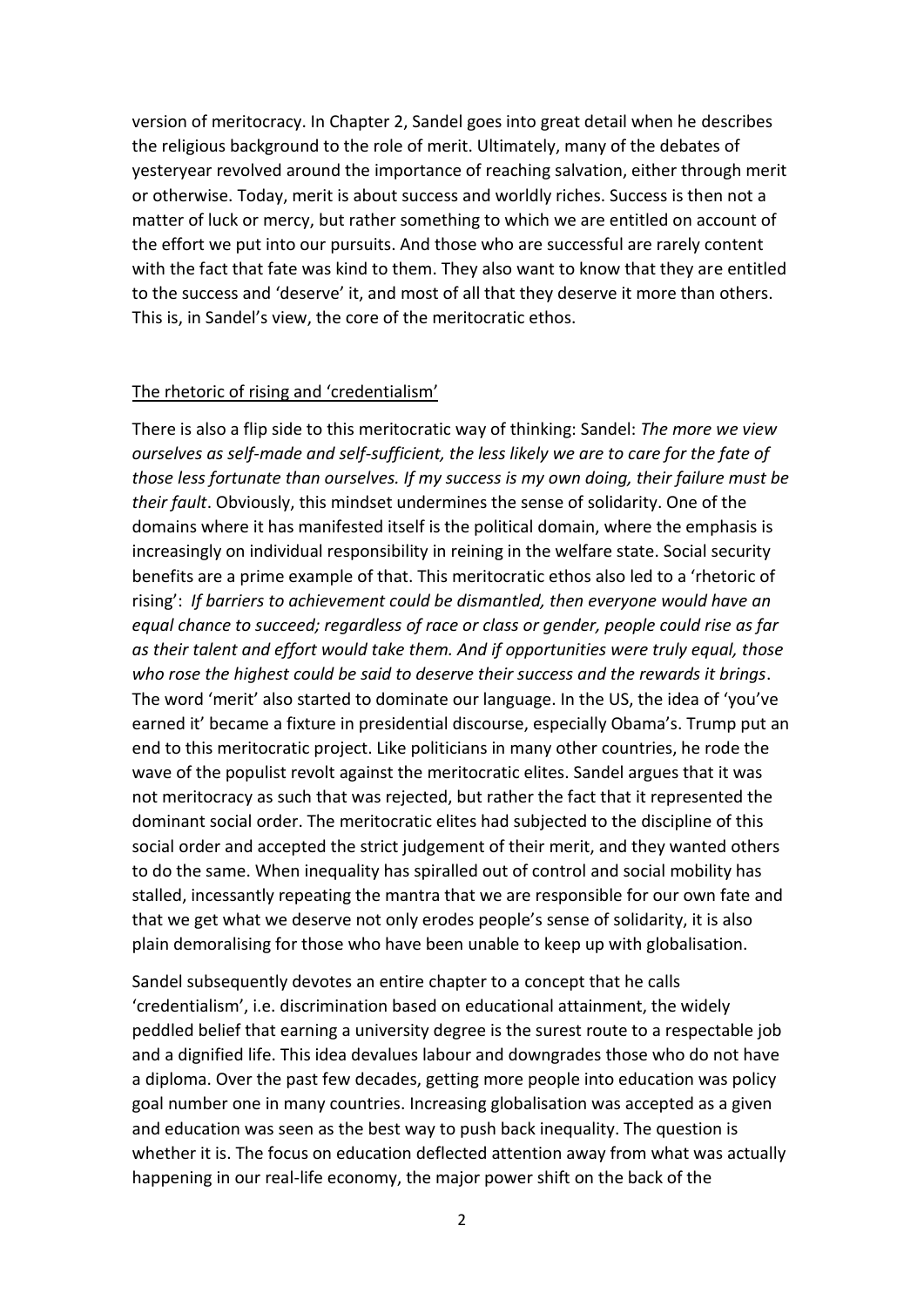financialisation of the economy and the emergence of huge powerful companies. It widened the inequality gap between people, which, combined with the strong focus on education, led to the steady erosion of the social status of those who never went to university. The 'privileged' class's repeated stressing of the importance of education negates this fact, which is basically a systemic failure, and tells those with lower levels of educational attainment that they have no one but themselves to blame for the inequality. This is what Sandel calls 'meritocratic hubris'. Over the past decades, the elites have developed a habit of looking down on those who did not rise.

#### Success ethics

Not only does real life not live up to the ideal of meritocracy, the whole ideal itself is no good. Sandel formulates two key objections. The first objection questions whether a fully-fledged meritocracy, where jobs and pay are a pure reflection of people's effort and talent, would actually lead to a just society. According to Sandel, most contemporary philosophers reject the idea that society should assign jobs and pay based on merit, on what people deserve. After all, much of it depends on chance and luck, on our God-given talent, on whatever value society assigns to a specific talent at any point in time, on our family background, etc. The moral worth of effort and hard work is blown up out of all proportion.

Sandel's second objection claims that even if a meritocracy were to be fair, it would still not create a just society. It would generate a society marked by hubris and anxiety among the winners and resentment among the losers.

What, then, could be a just society? Over the past half century, two competing views emerged. On the one hand, there is the free market liberalism / neoliberalism pushed primarily by Friedrich A. Hayek, and on the other we have the liberalism of the welfare state defended by John Rawls. It would go too far to go into the details of these two views, but the main conclusion to draw is that both Hayek and Rawls reject merit as a basis for fairness. They also reject the idea that economic reward should be a reflection of what people deserve.

A subsequent point that Sandel raises is that the market value that is created when market demand is met is not necessarily the same as actually contributing to society. This becomes clear when you compare the salaries of healthcare workers and teachers to those of bank executives and casino managers. Besides that, the market's needs are the product of the workings of the economic system itself. The kind of demand and the needs are largely invented and determined by the system itself.

# The role of education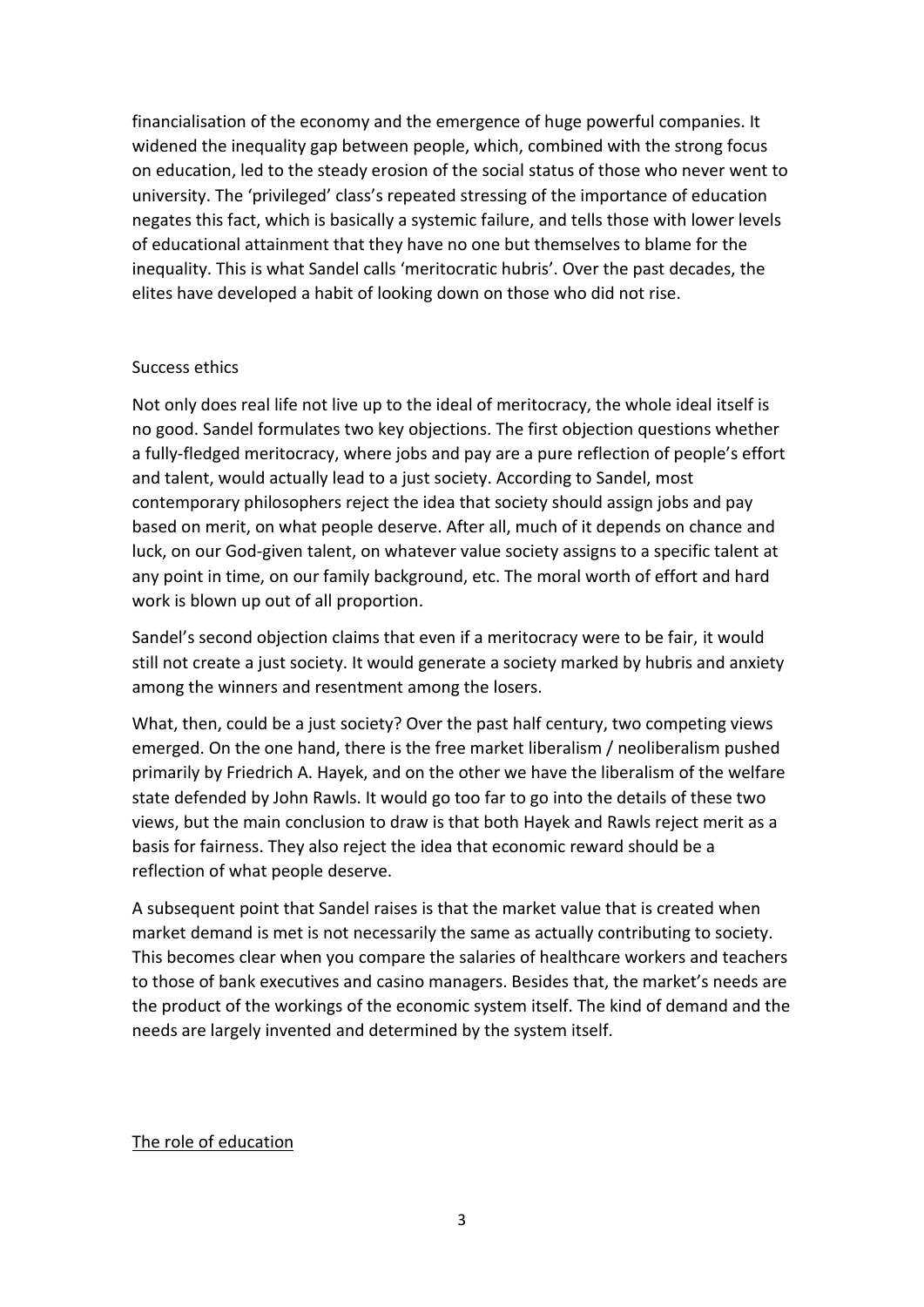In Sandel's view, overcoming the tyranny of merit means first and foremost that we need to rethink how we see success and question the meritocratic misconception that those at the top of the ladder got there on their own strength. This rethink is required in particular in the worlds of education and work. Sandel devotes a complete chapter of his book to the role universities can play here. Especially in the US, but also elsewhere, universities have so far failed to foster social mobility. In fact, they protect existing privileges. University admission tests to select students based on academic suitability and innate intelligence mainly measure who is the richest. It gave rise to the phenomenon of 'helicopter parenting'. Parents increasingly believed it was their duty to support their children in achieving their meritocratic success, helping them with their homework, giving them extra chores, enrolling them in extracurricular courses, getting them extra tutoring, etc.

Meanwhile, countless reports have been published about how parents' tendency to intensively manage their children's lives in the name of meritocratic success has taken a heavy toll, especially among university-bound teenagers. The regime of merit thus made the tyranny branch off in 2 directions. In Sandel's words: *Among those who land on top, it induces anxiety, a debilitating perfectionism, and a meritocratic hubris that struggles to conceal a fragile self-esteem. Among those it leaves behind, it imposes a demoralizing, even humiliating sense of failure……* And all of this caused by *the abiding meritocratic faith that we are, as individuals, wholly responsible for our fate: If we succeed, it is thanks to our own doing, and if we fail, we have no one to blame but ourselves.*

While Sandel does come up with suggestions on how to mollify the meritocratic machine by easing the selection mechanisms in education, what he believes to be even more important is to lower the stakes. For many to be successful in life, all forms of education and work would have to be taken equally seriously.

# Esteem for work

Globalisation and meritocratisation have over the past decades caused wages to stagnate and jobs to be lost for the average man. And what was the worst in all of this was that, in the eyes of society and largely also in workers' own eyes, the work no longer constituted a valuable contribution to the general well-being. This misconception got Donald Trump a lot of votes in the US, even though he did little to nothing for them economically, not even delivering fairer distribution of income. A serious response to these frustrations will, according to Sandel, have to address the patronising attitude of the elites and prejudices with respect to the value of diplomas. Aside from that, it would have to put the dignity of work at the top of the political agenda. Sandel argues that we need to have a debate on what really constitutes a valuable contribution to the general well-being and where the market gets it wrong in this respect. While such a debate will undoubtedly not lead to agreement, it would put an end to our entrenched party positions and add a new moral impetus to the public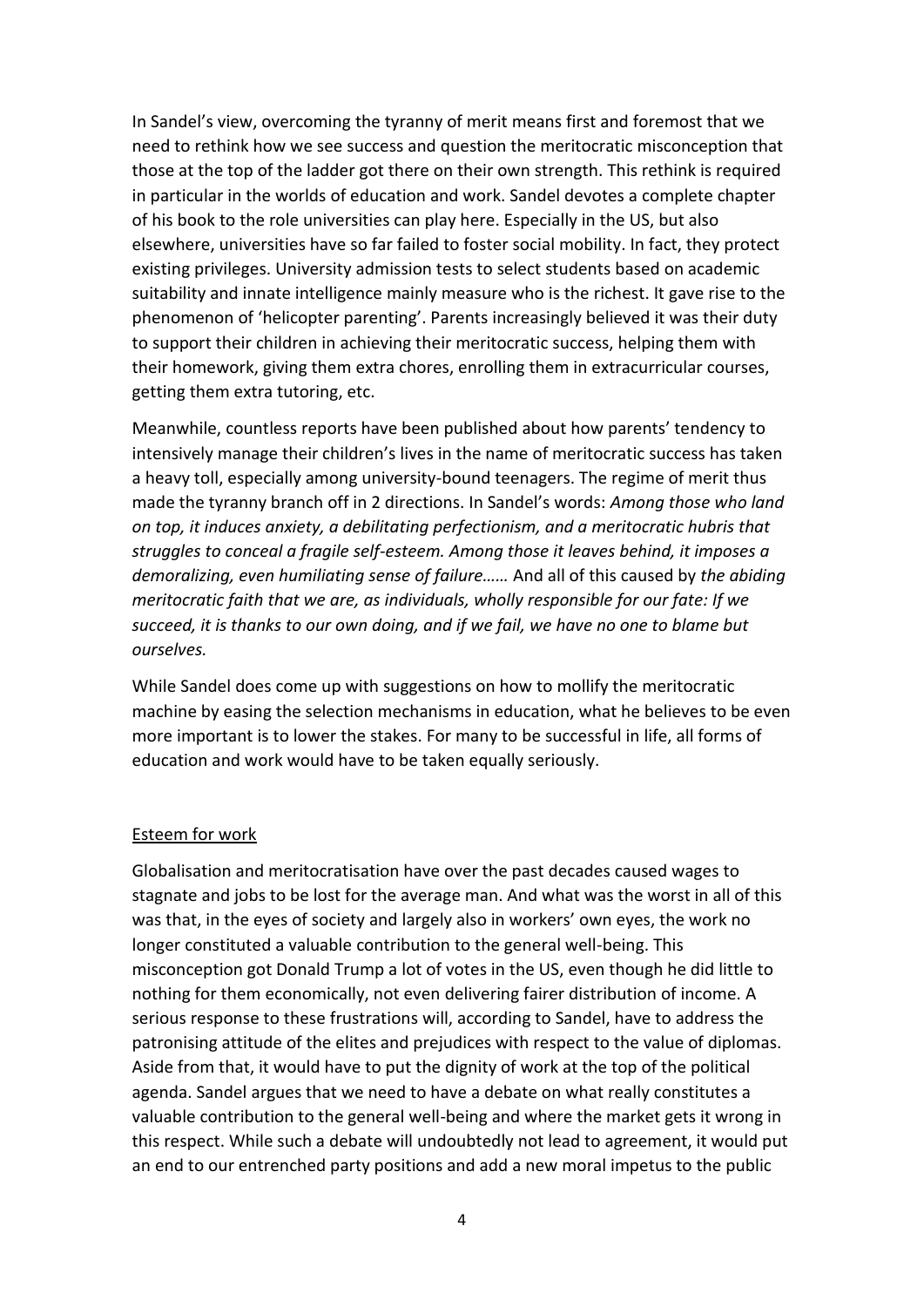debate. The financialisation of the economy over the past decades would have to be a key focus point in this debate, seeing as it could turn out to be much more harmful to the dignity of work, and also much more demoralising. This is because our modern economy is perhaps the clearest example of the gap between market-assigned reward and that which truly contributes to the general well-being.

Although Sandel does also argue for specific policy measures to improve wages at the bottom of the labour market, such as through wage supplementation schemes and by shifting the tax burden away from labour and onto consumption, speculation, and capital, his main plea is that we need a public debate. He claims that we cannot decide what counts as a contribution that merits recognition if we do not first have a debate about the meaning and goals of the life we share with each other. And we cannot talk about these shared goals if we do not feel that we belong somewhere, if we cannot see ourselves as members of a community to which we are indebted. Social well-being depends on cohesion and solidarity. Over the past four decades, market-driven globalisation and the meritocratic approach to success have torn these moral bonds apart. We rely less on our fellow citizens, are less grateful for the work they do, and we are less open to solidarity. The meritocratic idea that people deserve all the wealth that the market bestows on them because of their talent makes solidarity a nigh-on impossible pursuit. That we live in a society that attaches value to our talent is luck, and not something that we are entitled to. Taking such a modest view is the first step on the road back from the cruel ethics of success that divide us. It is a road that takes us beyond the tyranny of merit to a less spiteful and more generous public life.

# Public Debate and Basic Income

Sandel's analysis is razor sharp. What he brings to the fore more than anything is how present-day populism is only indirectly fuelled by the unequal distribution of income and essentially dominated by an ethical and cultural component. A growing section of the population feels underrated. This has everything to do with the tyranny of merit driven by the meritocratic ethos that, over the past decades, has led to meritocratic hubris. This hubris is reflected in the winners' tendency to let their success go to their heads, forgetting about all the luck and good fortune that helped them along the way. Those who make it to the top believe with self-satisfied conviction that they deserve their fate and that those who end up at the bottom do too. This leaves little room for the kind of solidarity that could arise if we were to realise just how haphazardly talent is distributed and how randomly fate can either be kind or cruel. Merit-based pay is, according to Sandel, thus a form of tyranny - an oppressive regime.

And so, Sandel launches into a plea for a sweeping public debate on how to move from today's individualisation to a greater sense of solidarity and more self-determination for all. What is essential in this respect is his conclusion that for many to be successful in life, all forms of education and work would have to be taken equally seriously. Without explicitly mentioning it, he points to the core of what the implementation of a universal basic income is all about: more equal recognition of current paid and unpaid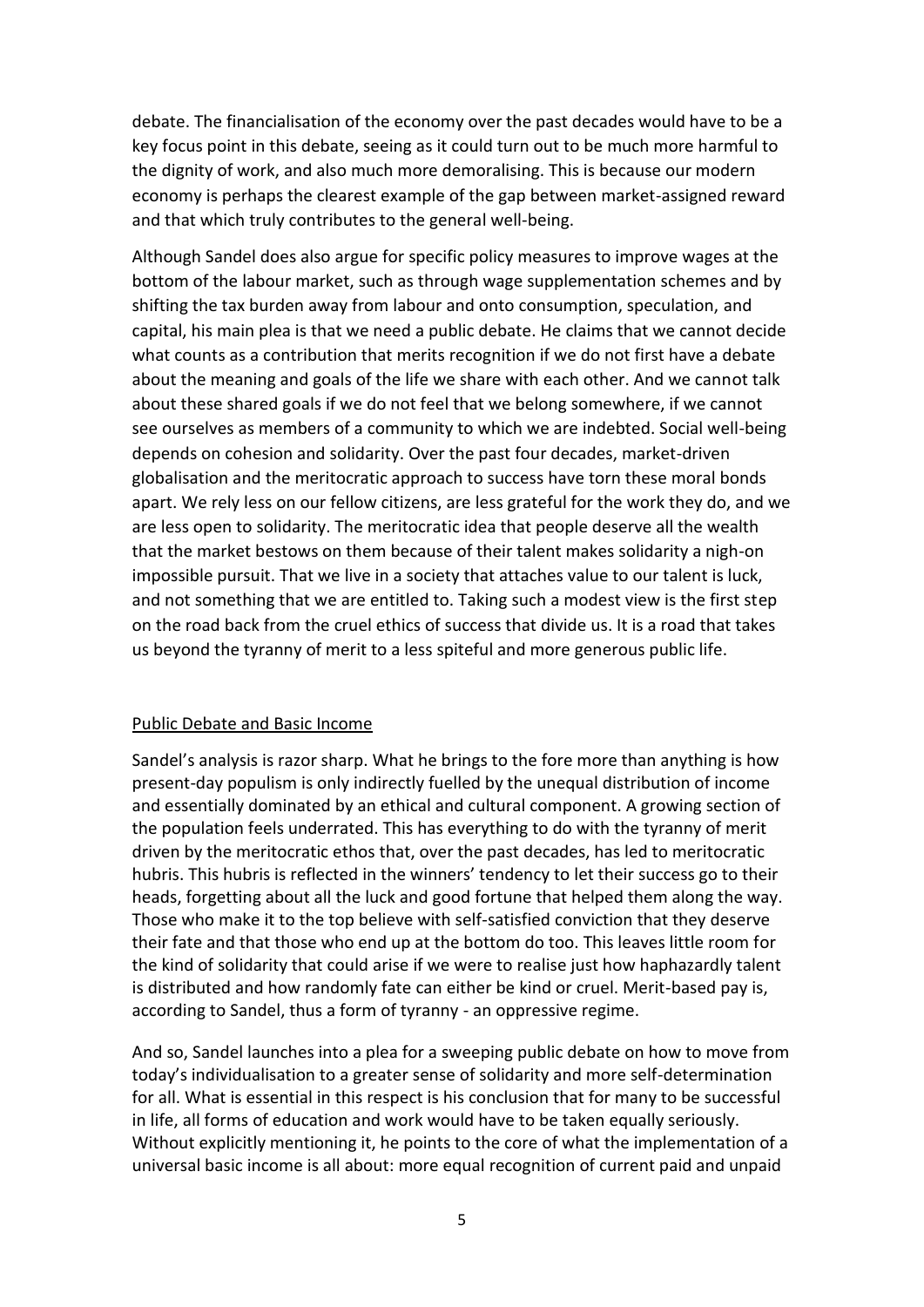work, a stimulus to go to school. In an interview with Dutch newspaper *De Volkskrant* (20 September 2020), Sandel describes this as follows when he speaks about 'that which contributes to the community' as a key alternative criterion to purely performance/merit-based recognition: ……. *'It is, in any case, a more democratic method that allows us to recognise contributions that are currently ignored or undervalued. I mean contributions such as the unpaid work that is done within households, for example, such as raising children and caring for relatives. Or all the work that, due to the COVID-19 crisis, has turned out to be much more important than society gave it credit for: nursing care, cleaning work, waste collection, and logistics. Setting aside the matter of usefulness, the fact that there is equal dignity in every human being should also reverberate in the dignity of everyone's work.'*

Regrettably, Sandel hardly gets round to formulating specific solutions in his book. Nevertheless, his most concrete suggestion with respect to the revaluation of work is to improve wages at the bottom of the labour market, such as through wage supplementation schemes and by shifting the tax burden away from labour and onto consumption, speculation, and capital. While the latter suggestion is an excellent one, it would be even better if it were substantiated further to ensure that those who do unpaid work also benefit. This further substantiation also takes us to a second key argument for downgrading the role of merit-based pay, which is that the link between current wages on the one hand and individual work performance on the other is loosening. Pay is increasingly less personal. Our current level of prosperity, as initially reflected in people's primary income, is the result of many years of productivity growth to which many generations of people have contributed. Our high income levels can, therefore, not be put down only to the labour performed and capital invested in companies at this point in time. In this context, distributing primary income only to those directly involved in the production process seems to be increasingly less of a given and implementing a universal basic income for all is an obvious alternative, i.e. regardless of someone's position in the productivity-driven labour process. The state collecting taxes directly at the source, i.e. at the level of companies' production, would then be the obvious choice. This would also automatically shift the tax burden to sources other than labour, which is merely one production factor.

The figures show that there is growing support among the general public for the idea of a universal basic income. Even so, there is a hard core of people who are against it and keep using counter-arguments that they cannot back up with facts, such as a universal basic income having adverse effects on the labour market and being too costly. Their rejection might very well have little to do with those counter-arguments and rather be driven by a strong meritocratic bias. There is a clear relation between implementation of a universal basic income and the public debate that Sandel wants to get going.

Finally, the results of the most recent parliamentary elections in the Netherlands can be explained based on Sandel's The Tyranny of Merit. On the one hand, right-wing populist parties are on the rise. 1 in 5 Dutch people voted for populist right-wing parties that have become increasingly extreme since the days of Pim Fortuyn's first populist revolt in the early 2000s: full of mistrust and bitterness directed at everything and everyone and not shy about avowing discrimination. Even in the knowledge that